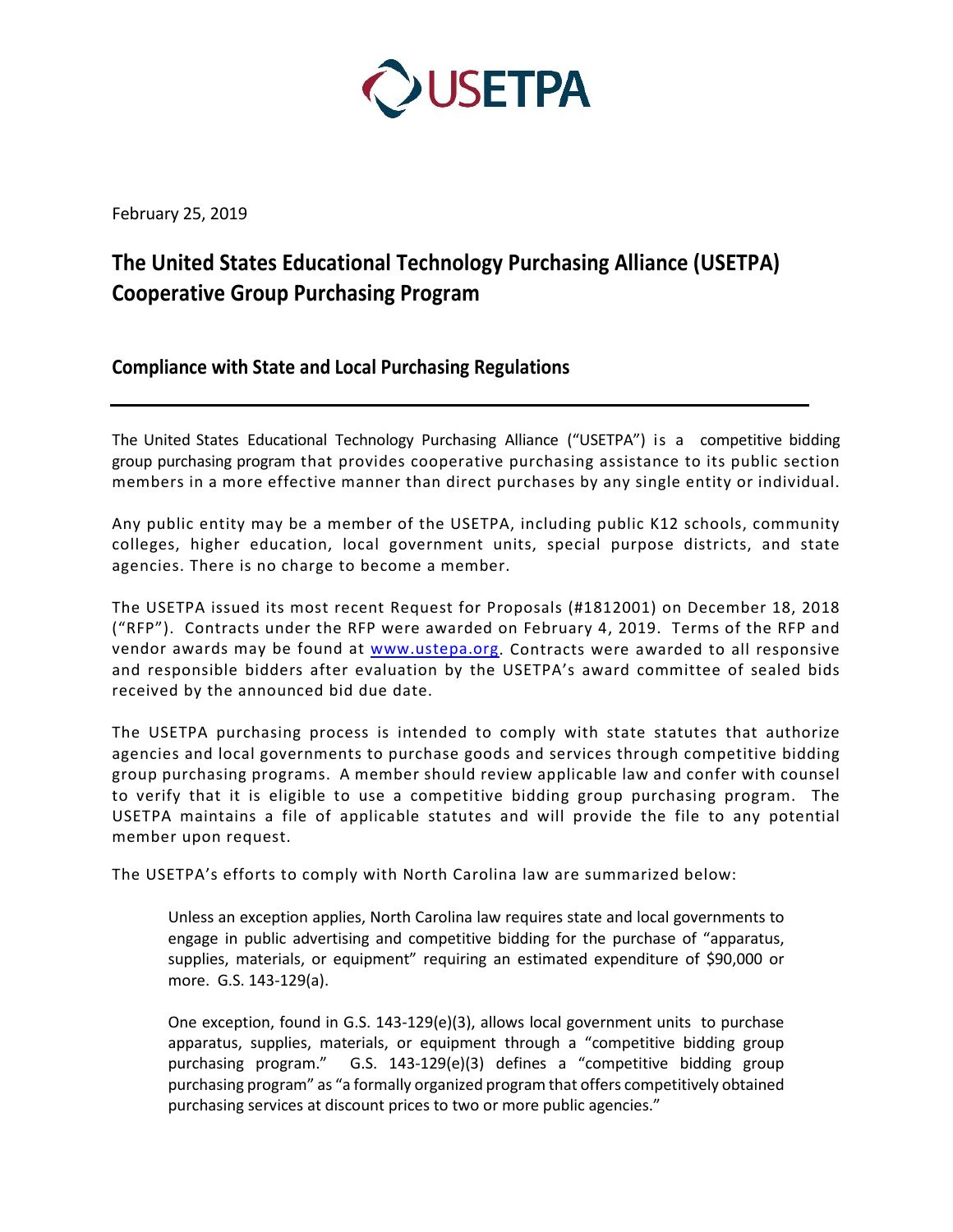

According to the UNC School of Government Coates' Canons Blog dated July 21, 2010, a valid competitive bidding group purchasing program includes the features described below. [https://canons.sog.unc.edu/all-for-one-and-one-for-all-competitive-bidding](https://canons.sog.unc.edu/all-for-one-and-one-for-all-competitive-bidding-group-purchasing-programs/)[group-purchasing-programs/.](https://canons.sog.unc.edu/all-for-one-and-one-for-all-competitive-bidding-group-purchasing-programs/) The USETPA describes below how the most recent RFP includes each of the requirements described by UNC's School of Government:

### *"Formally Organized Program"*

To qualify as a group purchasing program under G.S. 143-129(e)(3), the entity offering products and services must be "formally organized." The USETPA is incorporated under North Carolina law, and it has an Executive Director, a Board of Advisors, a physical office address, an office phone number, and an email address. The USETPA describes the purchases of its program, the membership of the program, and the procurement process used by the program in its RFP. This level of organization is sufficient to meet the statutory requirement of formality.

### *"Competitively Obtained Purchasing Services"*

Under the group purchasing exception, the items and services offered must be "competitively obtained," meaning the organization's contracts were procured through a competitive process. The process does not have to meet all of the competitive bidding requirements of G.S. 143-129, but it must ensure a reasonable opportunity for interested vendors to submit bids with fair evaluation of those bids leading to a contract award.

Contracts were awarded under the RFP after electronic advertising for bid solicitation, submission of sealed bids by a stated bid deadline, objective and transparent evaluation criteria, and a clearly articulated standard of award that includes considerations of responsiveness, responsibility, and discounted prices. (See USETPA RFP #1812001, Sections I-Scope, II-Award, and Part 3-RFP Evaluation). This process meets the statutory requirement for competitively obtained purchasing services.

## *"Discount Prices"*

The group purchasing program exception requires that vendors offer prices at a discount from list prices, at least. According to the USETPA RFP, vendors awarded contracts by the USETPA must offer discounted prices to the USETPA members (See USETPA RFP #1812001, Part 3, Section B Evaluation Criteria). The RFP requires bidders to offer prices at a discount which meets the statutory requirement for discount prices.

#### *"Two or More Public Agencies"*

The final requirement under the group purchasing program exception is that at least one other public entity is participating in the program. The USETPA offers membership to all public K12 schools, public libraries, local governments, and other public entities in North Carolina. Membership is free, and there is no minimum purchase obligation. USETPA currently has other public entity members from North Carolina including public K12 school districts and local governments. Because of its open membership enrollment for a wide array of public entities, and the participation of other public entities, the USETPA meets the requirement that products offered through this program are available to at